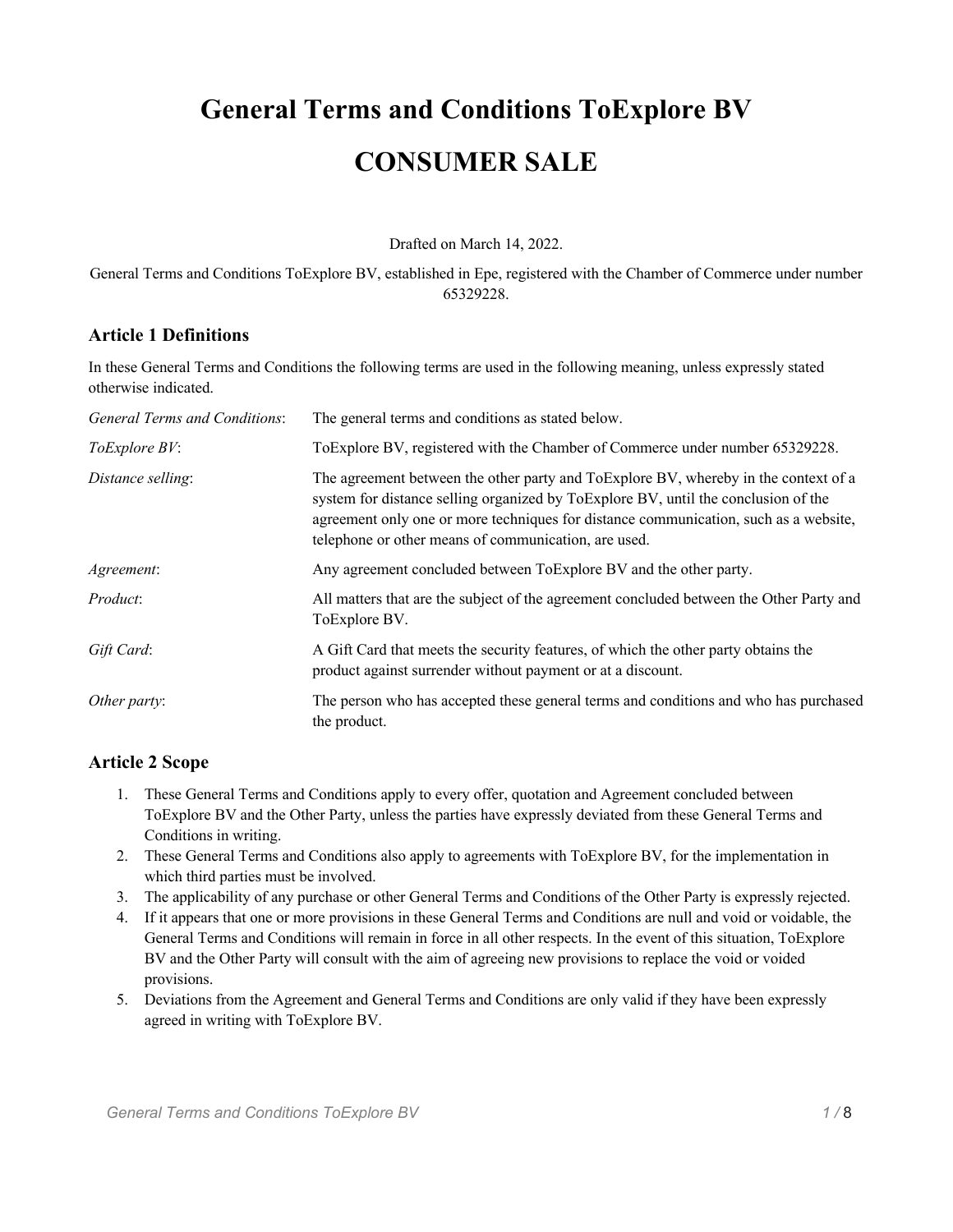# **Article 3 Offers**

- 1. Offers are made via the webshops, unless urgent circumstances make this impossible.
- 2. All offers from ToExplore BV are without obligation. The offer is valid as long as stocks last.
- 3. ToExplore BV cannot be held to its offers if the Other Party, in terms of reasonableness and fairness and generally accepted views, should have understood that the offer or a part thereof contains an obvious mistake or error.
- 4. If the acceptance, whether or not on minor points, deviates from the offer included in the offer, ToExplore BV is not bound by it. The Agreement will then not be concluded in accordance with this deviating acceptance, unless ToExplore BV indicates otherwise.
- 5. A composite quotation does not oblige ToExplore BV to deliver part of the goods included in the offer against a corresponding part of the stated price.
- 6. Offers do not automatically apply to future orders or repeat orders.
- 7. The Agreement is concluded through timely acceptance by the Other Party of the offer from ToExplore BV.

#### **Article 4 Execution of the agreement**

- 1. ToExplore BV has the right to have the Agreement executed by third parties.
- 2. ToExplore BV has the right to execute the Agreement in phases.
- 3. If the Agreement is executed in phases, ToExplore BV has the right to invoice each part performed separately and to demand payment for it.
- 4. If the Agreement is executed in phases, ToExplore BV has the right to suspend the execution of those parts that belong to the next phase or phases until the Other Party has approved the results of the preceding phase in writing.
- 5. If and as long as this invoice is not paid by the Other Party, ToExplore BV is not obliged to perform the next phase and has the right to suspend the Agreement.
- 6. The Other Party provides ToExplore BV in a timely manner with all data or instructions that are necessary for the execution of the Agreement or which the Other Party should reasonably understand to be necessary for the execution of the Agreement.
- 7. If the foregoing data and instructions are not provided or are not provided on time, ToExplore BV has the right to suspend the execution of the Agreement. The additional costs incurred as a result of the delay are for the account of the Other Party.

## **Article 5 Prices**

- 1. Prices are expressed in euros, including VAT and other government levies, unless indicated otherwise.
- 2. The prices include travel, accommodation, packaging, delivery or shipping costs and administration costs, unless indicated otherwise.
- 3. For shipments abroad, a surcharge will be charged and the VAT will be reversed. Surcharges are stated in the web shops.
- 4. ToExplore BV will provide the Other Party with a statement of all additional costs in good time before concluding the Agreement or provide information on the basis of which these costs can be calculated by the Other Party.

## **Article 6 Price Changes**

- 1. If ToExplore BV agrees a fixed price with the Other Party when concluding the Agreement, ToExplore BV is entitled to increase the price, even if the price was not originally given with reservations.
- 2. If ToExplore BV intends to change the price, it will inform the Other Party as soon as possible.
- 3. If a price increase takes place within three months after the conclusion of the Agreement, the Other Party can dissolve the Agreement by means of a written statement, unless:
- the price increase results from an authority or an obligation resting on ToExplore BV under the law;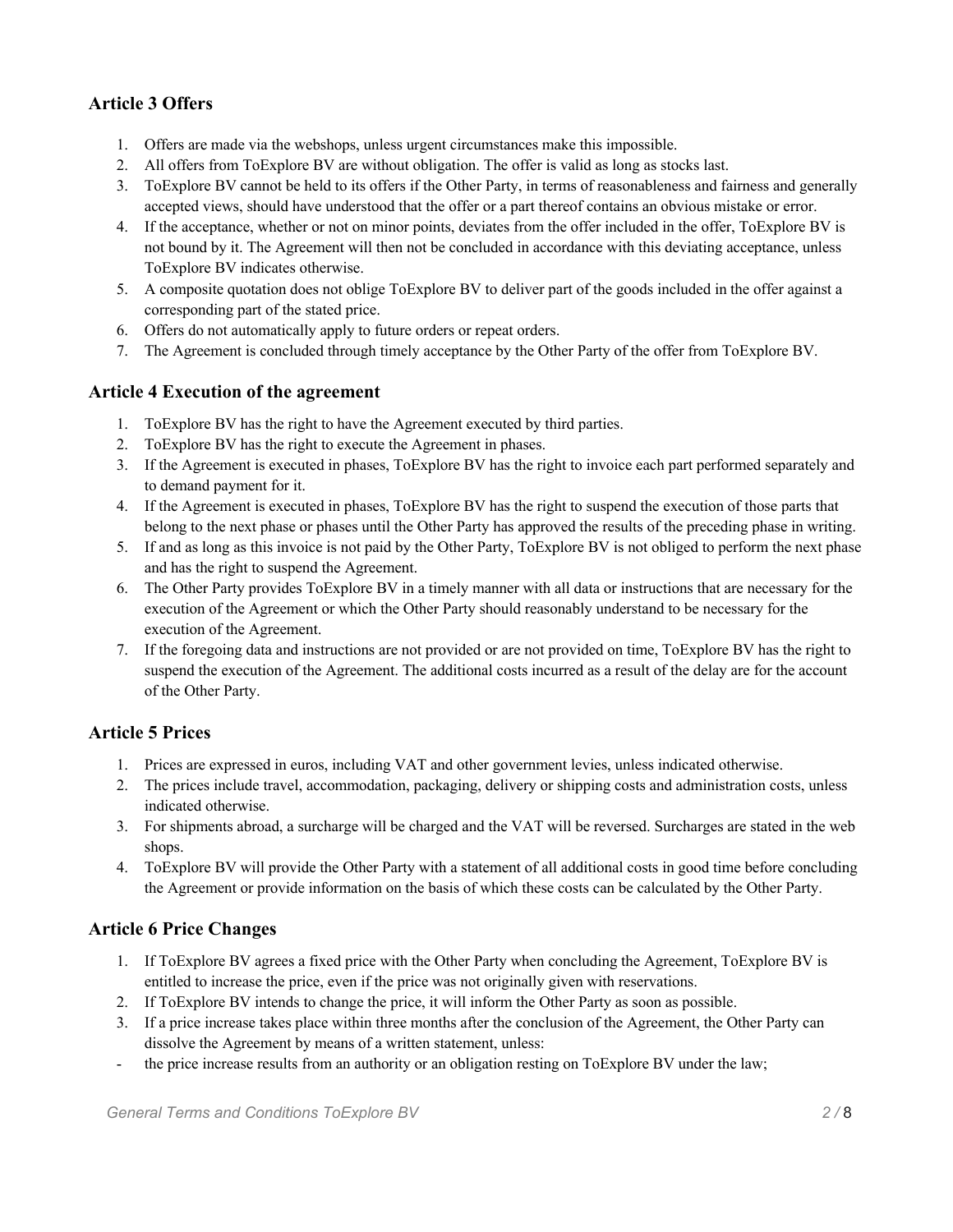- ToExplore BV is still willing to perform the Agreement on the basis of what was originally agreed;
- it is stipulated that the delivery will take place more than three months after the purchase.
- 4. The Other Party is entitled to dissolve the Agreement if the price is increased more than three months after the Agreement has been concluded, unless the Agreement stipulates that delivery will take place more than three months after the purchase.

# **Article 7 Distance Selling**

- 1. In case of distance selling, delivery must take place within thirty calendar days at the latest.
- 2. In the event of Distance Selling, ToExplore BV has the right to oblige the Other Party to pay a maximum of 50 percent of the price in advance.
- 3. In the case of distance selling, the Other Party has the right to revoke the Agreement during fourteen calendar days after receipt of the goods delivered by ToExplore BV, without stating reasons.
- 4. In the case of Distance Selling, the Other Party has the right to revoke the Agreement after thirty calendar days if ToExplore BV has not delivered the product within thirty calendar days, unless the parties have agreed on a different delivery term.
- 5. If ToExplore BV has not complied with its information obligation or has not provided data in the correct form, the Other Party has the right to dissolve the Agreement during three months after receipt of the goods delivered by ToExplore BV, without stating reasons. If ToExplore BV still complies with the obligation to provide information in those three months, the term of fourteen calendar days will start to run from the day after it has complied with that obligation.
- 6. If the Other Party has made use of its right of withdrawal, the Other Party is obliged to return the goods within 14 calendar days because the Other Party has informed ToExplore BV that it is withdrawing from the agreement.
- 7. If the goods are not available, ToExplore BV will inform the Other Party as soon as possible and ToExplore BV will refund the deposited amount within fourteen calendar days at the latest. If ToExplore BV and the Other Party agree that an item of similar quality and price may be delivered, the return shipping costs will be borne by ToExplore BV. The foregoing only applies if the Other Party makes use of its right of withdrawal during the cooling-off period.
- 8. The provisions of this article do not apply if the Agreement relates to:
- products whose price is subject to fluctuations in the financial market on which ToExplore BV has no influence and which occur within the withdrawal period;
- sealed products of which the Other Party has broken the seal;
- hygienic products of which the Other Party has broken the seal;
- products that are delivered within the cooling-off period with the consent of the Other Party;
- products that cannot be returned due to their nature;
- products that can spoil or age quickly;
- products of a personal nature;
- custom made products.

# **Article 8 Return Policy**

- 1. The Other Party can revoke the Agreement via the standard withdrawal form placed by ToExplore BV or in a manner chosen by the Other Party.
- 2. If the Other Party returns the delivered goods, the Other Party must return the goods in proper packaging, with all accessories supplied and in their original condition. The return shipping costs are at the risk and expense of the Other Party.
- 3. The items must be returned unused, clean and in their original condition.
- 4. All labels/tags must be attached to the product as supplied.
- 5. The products must be in the original shipping packaging and must be returned complete.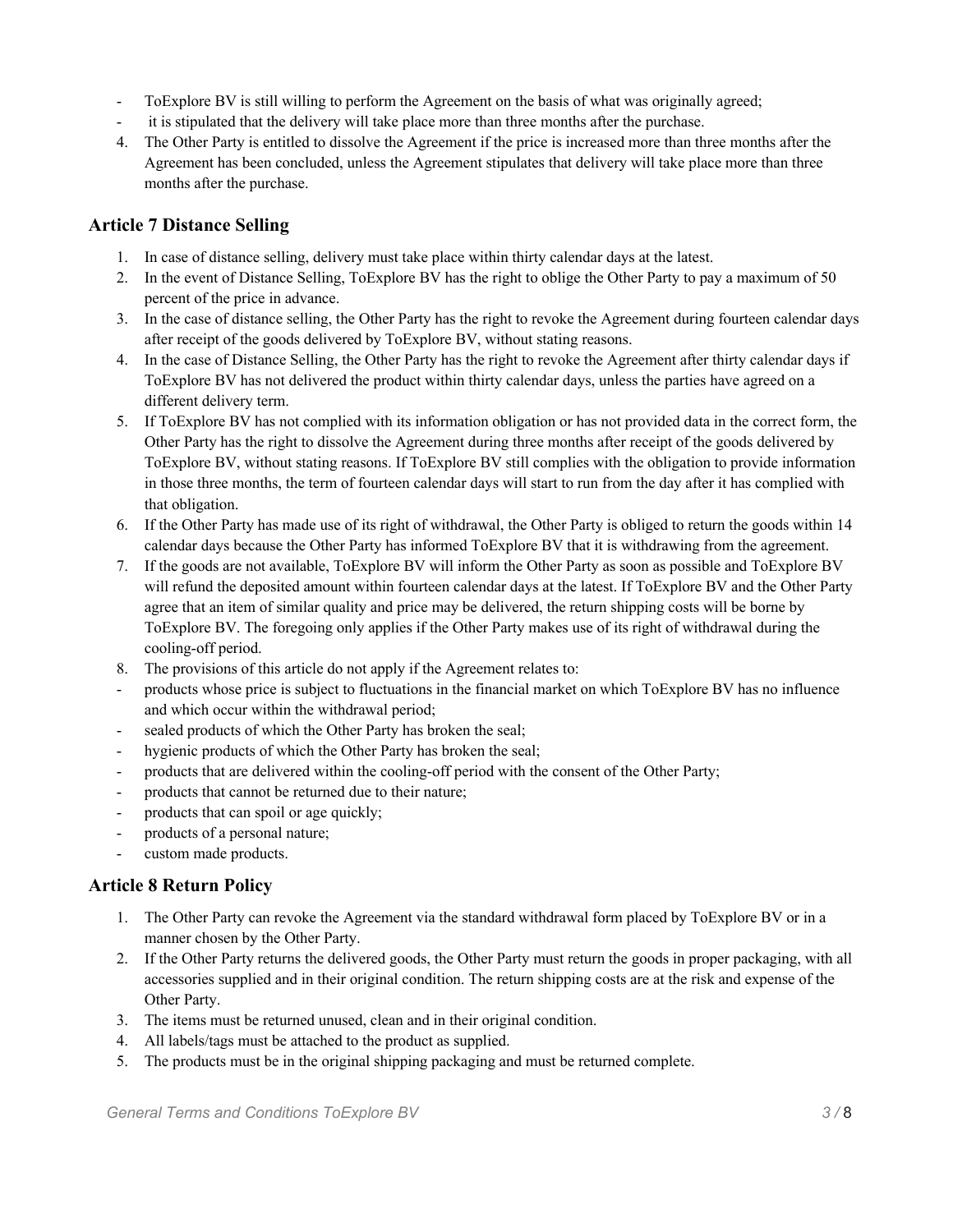- 6. The return shipment must be accompanied by the return form.
- 7. If the Other Party has made use of its right of withdrawal, ToExplore BV will refund the full amount paid, including the paid shipping costs, no later than fourteen calendar days after the termination of the Agreement.

# **Article 9 Delivery**

- 1. Delivery takes place when the goods are placed in the power of the Other Party. After delivery, the risk of the item transfers to the Other Party.
- 2. Delivery takes place from ToExplore BV or at the address specified by the Other Party, unless otherwise agreed.
- 3. The Other Party is obliged to take delivery of the purchased goods at the time when they are handed over to it, unless this entails serious objections or unreasonable costs.
- 4. If the Other Party refuses to accept the goods at the place of delivery or is negligent in providing data or instructions that are necessary for the delivery, the goods intended for delivery will be stored at the risk and expense of the Other Party, after ToExplore BV has informed the Other Party of this.

# **Article 10 Delivery terms**

- 1. Delivery will take place within a term specified by ToExplore BV and within a maximum of 5 working days.
- 2. If a term has been agreed or specified for the delivery of the item, this term is only indicative and can never be regarded as a strict deadline.
- 3. If ToExplore BV needs information or instructions from the Other Party, which are necessary for the delivery, the delivery time will commence after the Other Party has provided these to ToExplore BV.
- 4. If the delivery term is exceeded, the Other Party must give ToExplore BV notice of default in writing, whereby ToExplore BV is still offered a reasonable term to deliver the item.
- 5. A notice of default is not necessary if delivery has become permanently impossible or if it has otherwise become apparent that ToExplore BV will not fulfill its obligations under the Agreement. If ToExplore BV does not proceed with delivery within this period, the Other Party has the right to dissolve the Agreement without judicial intervention and/or to demand compensation.

# **Article 11 Transfer of risk**

- 1. The items that are the subject of the Agreement are for the account and risk of ToExplore BV until the time the items are brought under power to the Other Party.
- 2. The risk of loss, damage or depreciation of items that are the subject of the Agreement transfers to the Other Party at the moment when items are brought under the control of the Other Party or a third party to be designated by the Other Party.

## **Article 12 Payment**

- 1. Payment is made by means of digital payment at the time of purchase or delivery, unless otherwise agreed.
- 2. Payment is made in advance. Payment can be made afterwards through such providers. If such a provider has a policy for payments and installments, ToExplore will also apply that policy.
- 3. Payment afterwards must be made within 14 days after the invoice date, in a manner to be indicated by ToExplore BV and in the currency in which the invoice is made, unless otherwise agreed.
- 4. ToExplore BV and the Other Party can agree that payment will be made in installments. If payment in installments has been agreed, the Other Party must pay in accordance with the installments and percentages as determined in the Agreement.
- 5. The Other Party is not authorized to deduct any amount due from a counterclaim made by it.
- 6. Objections to the amount of the invoice do not suspend the payment obligation.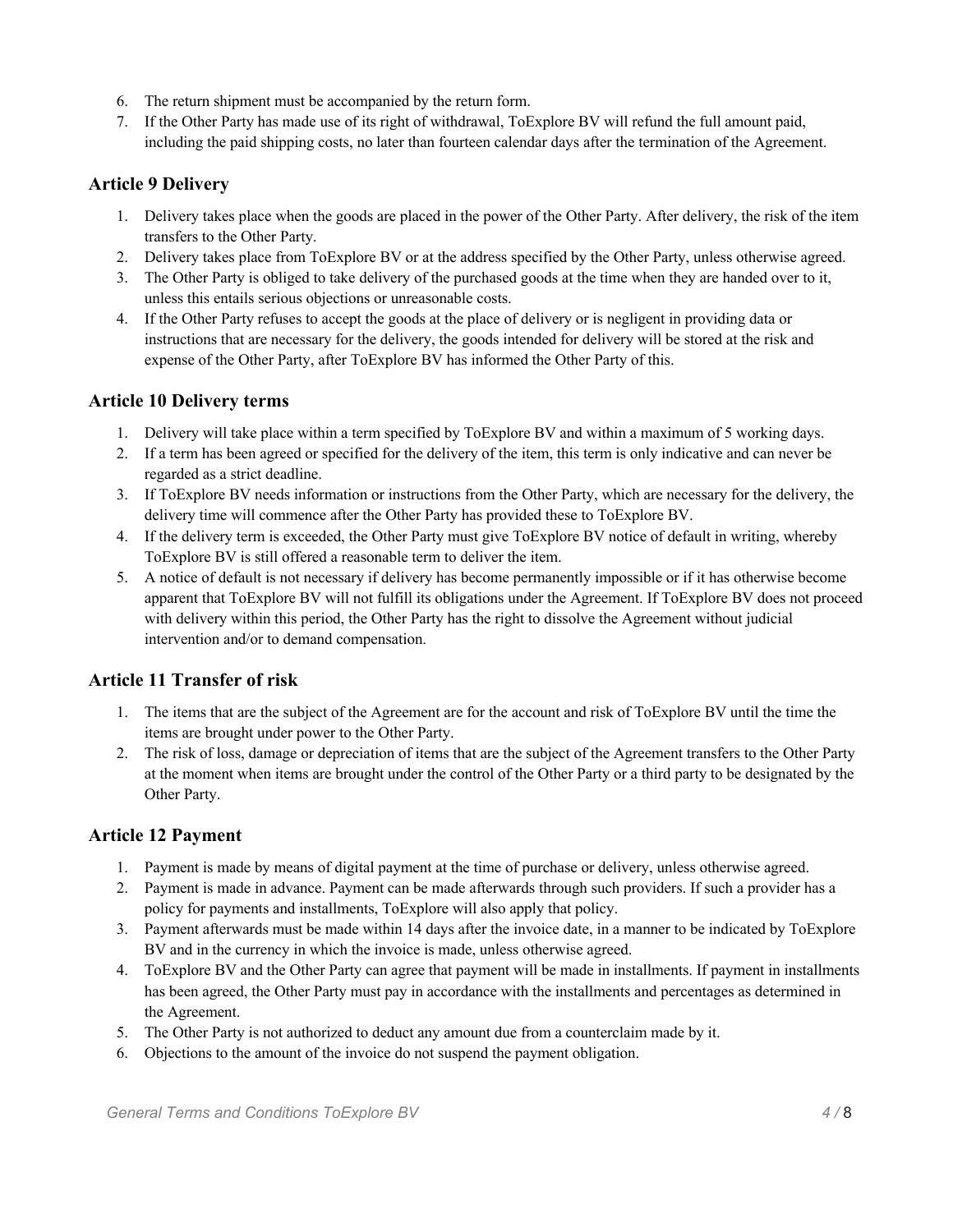- 7. After the expiry of 30 days after the invoice date, the Other Party is legally in default, without notice of default. From the moment of default, the Other Party owes interest of 2% per month on the amount due, unless the statutory interest is higher.
- 8. In the event of bankruptcy, suspension of payment or receivership, the claims of ToExplore BV and the obligations of the Other Party towards ToExplore BV are immediately due and payable.

## **Article 13 Gift Card**

- 1. A Giftcard can only be outsourced to ToExplore BV.
- 2. The Other Party must keep a Giftcard carefully. No compensation will be made in the event of theft or loss.
- 3. A Gift Card is only valid during the validity period. The validity period is stated on the Giftcard.
- 4. Gift Cards cannot be returned or exchanged for cash.
- 5. In the case of Distance Selling, Gift Cards can be returned within fourteen days. After this period, Gift Cards cannot be returned or exchanged for money.

#### **Article 14 Retention of Title**

- 1. All goods delivered by ToExplore BV in the context of the Agreement remain the property of ToExplore BV until the Other Party has properly complied with and fully paid what it owes under the Agreement.
- 2. The amount owed also includes: compensation for all costs and interest, including for earlier and later deliveries and services rendered, as well as claims for damages due to failure to perform.
- 3. As long as the ownership of the delivered goods has not passed to the Other Party, the latter may not resell, pledge or in any other way encumber that which falls under the retention of title, except within the normal course of his/her business.

#### **Article 15 Suspension and dissolution**

- 1. If the Client does not, not fully, not timely or not properly fulfill an obligation under the Agreement, ToExplore BV has the right to suspend the fulfillment of its obligations and/or ToExplore BV is authorized to terminate the Agreement with immediate effect. to dissolve. Furthermore, ToExplore BV is authorized to suspend the fulfillment of its obligations and/or to dissolve the Agreement with immediate effect, if:
- 2. after the Agreement has been concluded, ToExplore BV has become aware of circumstances that give good grounds to fear that the Client will fulfill its payment obligation will not comply;
- 3. the Client has payment arrears of more than two months;
- 4. the Client is declared bankrupt, submits a request for suspension of payment, requests application of the debt rescheduling of natural persons, is confronted with an attachment of his property.
- 5. Dissolution takes place in writing and without judicial intervention. If the Agreement is dissolved, the claims of ToExplore BV on the Client are immediately due and payable.

#### **Article 16 Force majeure**

- 1. A shortcoming cannot be attributed to ToExplore BV or the Other Party, as the shortcoming is not due to its fault, nor is it for its account by law, legal act or generally accepted standards. In this case, the parties are also not obliged to fulfill the obligations arising from the Agreement.
- 2. Force majeure in these General Terms and Conditions is understood to mean, in addition to what is understood in that area in law and jurisprudence, all external causes, foreseen or unforeseen, over which ToExplore BV cannot exercise any influence and as a result of which ToExplore BV is unable to fulfill its obligations. come.
- 3. Circumstances resulting in force majeure include: strike, lockout, fire, water damage, natural disasters or other external calamities, mobilization, war, traffic obstructions, blockades, import or export barriers or other government measures, stagnation or delay in the supply of raw materials or machine parts, lack of workers, as well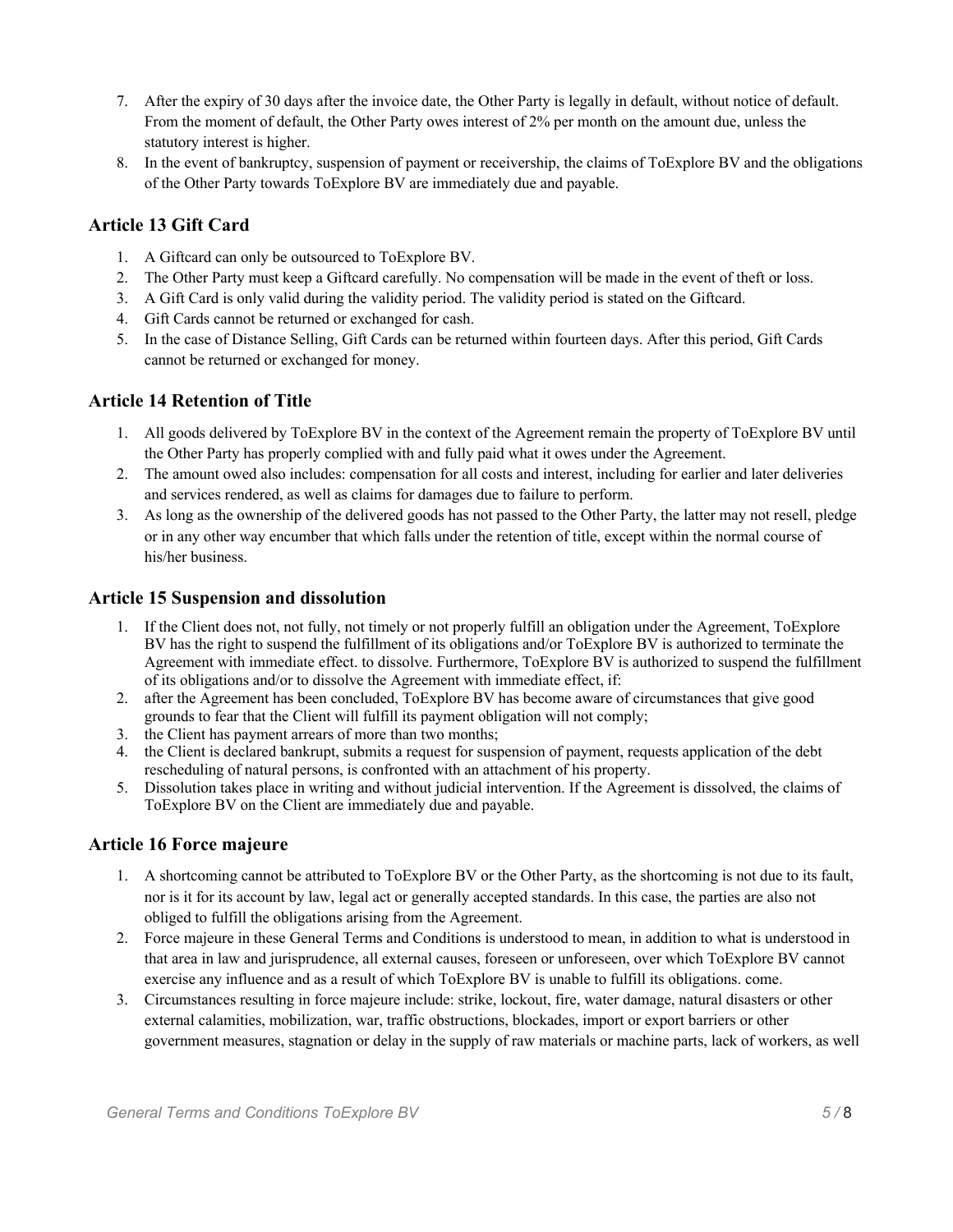as any circumstances that impede the normal course of the company, as a result of which the fulfillment of the Agreement by ToExplore BV cannot reasonably be expected of the Other Party.

- 4. ToExplore BV also has the right to invoke force majeure if the circumstance that prevents (further) fulfillment of the Agreement occurs after ToExplore BV should have fulfilled its obligation.
- 5. In the event of force majeure, the parties are not obliged to continue the Agreement, nor are they obliged to pay any compensation.
- 6. Both ToExplore BV and the Other Party can suspend all or part of the obligations under the Agreement during the period that the force majeure continues. If this period lasts longer than 2 months, both parties are entitled to dissolve the Agreement with immediate effect, by means of written notification, without judicial intervention, without the parties being able to claim any compensation.
- 7. If the situation of force majeure is of a temporary nature, ToExplore BV reserves the right to suspend the agreed performance for the duration of the force majeure situation. In the event of permanent force majeure, both parties are entitled to dissolve the Agreement extrajudicially.
- 8. If, at the time of the occurrence of force majeure, ToExplore BV has already partially fulfilled its obligations under the Agreement or will be able to fulfill them, and the part fulfilled or to be performed has an independent value, ToExplore BV is entitled to fulfill or fulfill what has already been fulfilled. part to be invoiced separately. The Other Party is obliged to pay this invoice as if it were a separate Agreement.

## **Article 17 Guarantees**

- 1. ToExplore BV guarantees that the delivered goods comply with the agreement. ToExplore BV also guarantees that the delivered goods meet the usual requirements and standards that can reasonably be set and that the goods possess those properties that, taking all circumstances into account, are necessary for normal use.
- 2. The warranty stated in these General Terms and Conditions applies for use within and outside the Netherlands.
- 3. The warranty applies, from the moment of delivery, for a period of 6 months, unless the nature of the delivery dictates otherwise or the parties have agreed otherwise. After expiry of the warranty period, all costs for repair or replacement, including administration, shipping and call-out costs, will be charged to the Other Party.
- 4. If the delivered item is produced by a third party, the warranty provided by this third party applies, unless stated otherwise.
- 5. If the delivered Product does not comply with the warranty, ToExplore BV will, after stating this, replace or repair the Product free of charge within a reasonable period of receipt.
- 6. When the warranty period has expired, all costs for repair or replacement, including administration, shipping and call-out costs, are for the account of the Other Party.
- 7. Any form of guarantee will lapse if a defect has arisen as a result of incompetent use or lack of care, or if it is the result of changes that the Other Party or third parties have made to the delivered goods. Nor does ToExplore BV guarantee any damage that may arise as a result of these defects.
- 8. The warranty also lapses if the defect is caused by or is the result of circumstances beyond ToExplore BV's control. These circumstances include weather conditions.

# **Article 18 Liability**

- 1. ToExplore BV is only liable for direct damage caused by deliberate recklessness or intent on the part of ToExplore BV.
- 2. ToExplore BV is never liable for indirect damage, including in any case consequential damage, lost profit, lost savings, business interruption or immaterial damage of the Other Party. In the case of consumer purchases, this limitation does not extend beyond what is permitted under Article 7:24 paragraph 2 of the Dutch Civil Code.
- 3. ToExplore BV is not liable for damage, of whatever nature, because ToExplore BV relied on incorrect and/or incomplete information provided by the Other Party, unless ToExplore BV should have been aware of this inaccuracy or incompleteness.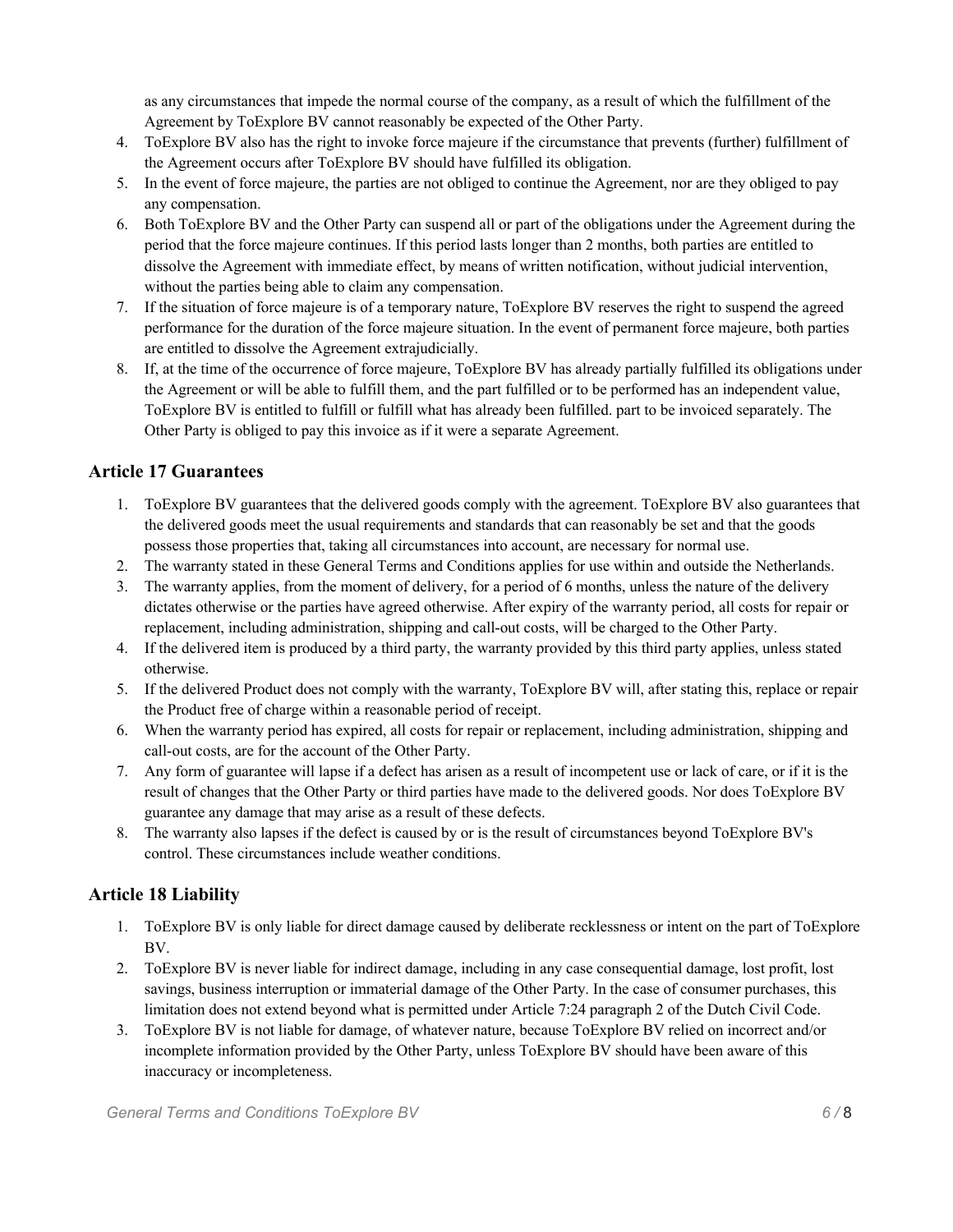- 4. The limitations of liability included in this article do not apply if the damage is due to intent or gross negligence on the part of ToExplore BV or its managerial subordinates.
- 5. If ToExplore BV should be liable for any damage, the liability of ToExplore BV is limited to the amount up to three times the amount stated in the invoice or to the amount to which the insurance affiliated by ToExplore BV is entitled, plus its own risk that ToExplore BV bears in accordance with the insurance.
- 6. The Other Party must notify ToExplore BV of the damage for which ToExplore BV can be held liable as soon as possible, but in any case within 10 days after the damage occurred, on pain of forfeiture of any right to compensation for this damage.
- 7. Any liability claim against ToExplore BV lapses within one year after the Other Party became aware of the damaging event or could reasonably have been aware of it.

# **Article 19 Indemnification**

- 1. The Other Party indemnifies ToExplore BV against any claims from third parties who suffer damage in connection with the execution of the Agreement and which is attributable to the Other Party.
- 2. If ToExplore BV should be addressed by third parties, then the Other Party is obliged to assist ToExplore BV both outside and in court. All costs and damage on the part of ToExplore BV and third parties are furthermore for the account and risk of the Other Party.

# **Article 20 Limitation period**

- 1. Contrary to the statutory limitation periods, a limitation period of one year applies to all claims against ToExplore BV and the third parties engaged by ToExplore BV (possibly).
- 2. The foregoing does not apply to claims based on the non-compliance of the delivered item with the Agreement. In this case, the claims lapse two years after the Other Party has informed ToExplore BV about the defect of the delivered item.

## **Article 21 Intellectual property**

- 1. ToExplore BV reserves the rights and powers that accrue to it under the Copyright Act and other intellectual laws and regulations.
- 2. ToExplore BV reserves the right to use any knowledge gained through the performance of the work for other purposes, insofar as no confidential information is disclosed to third parties.

## **Article 21 Newsletter**

- 1. The Other Party can register for the newsletter.
- 2. The newsletter keeps the Other Party informed of the latest news and the most recent developments.
- 3. The Other Party will receive the newsletter by post and by e-mail.
- 4. The Other Party can unsubscribe from the newsletter at any time in writing or via the hyperlink. The Other Party will then no longer receive messages.

## **Article 22 Amendment of general terms and conditions**

- 1. ToExplore BV has the right to unilaterally change these general terms and conditions.
- 2. Changes will also apply to agreements already concluded.
- 3. ToExplore BV will inform the Client of the changes by e-mail.
- 4. The changes to the general terms and conditions will take effect thirty days after the Client has been notified of the changes.
- 5. If the Client does not agree with the announced changes, the Client has the right to dissolve the agreement.